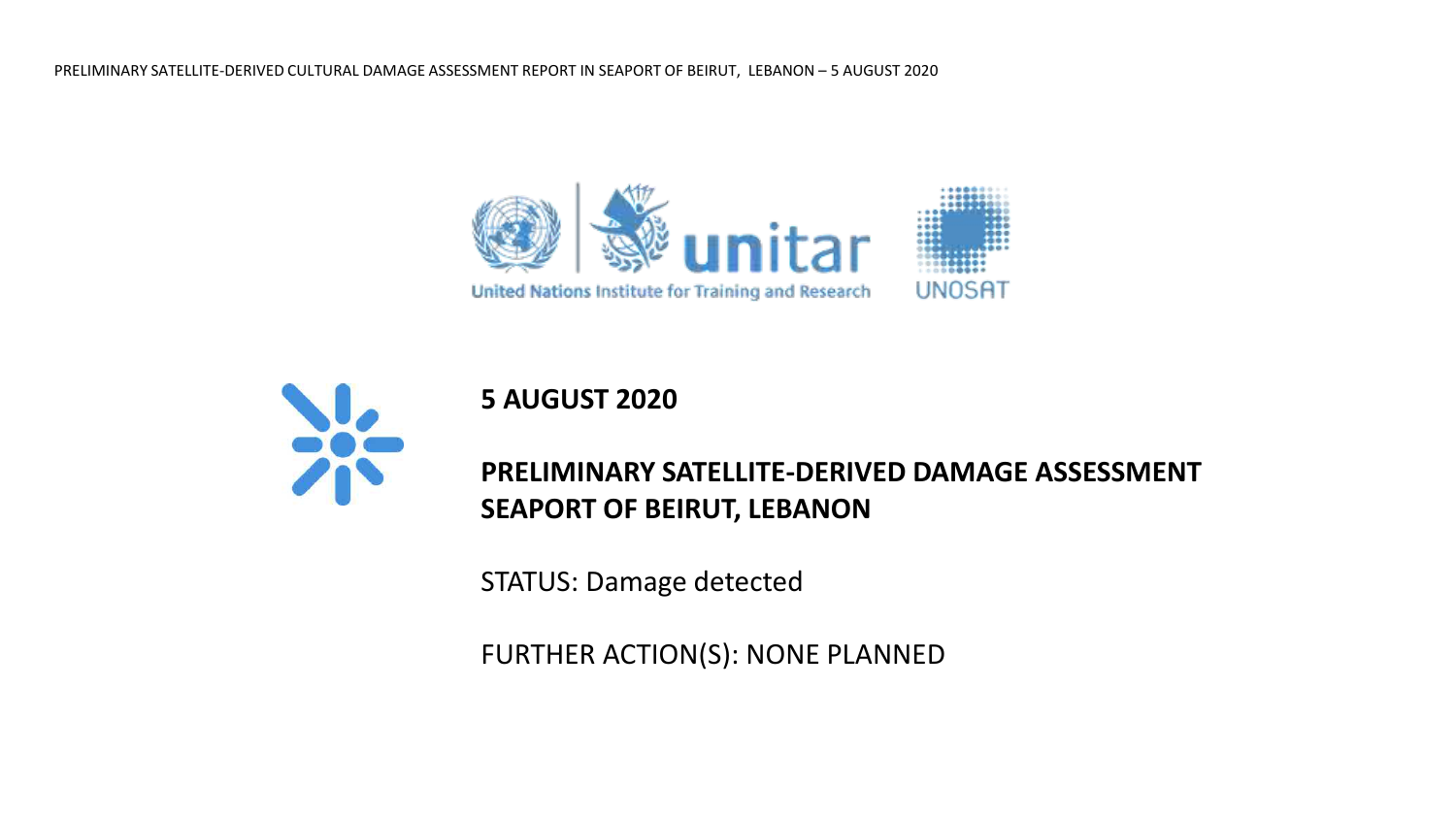

# OVERVIEW / BASED ON AOI ASSESSED



AREA OF INTEREST (AOI)

REGION

**Date of assessment validity:**

**Impact and severity\*:** 

**•** significant impact potentially detected

# **Potentially affected elements at risk**  (indicate all that are applicable): undetected<br>
limited impact potentially detected<br>
significant impact potentially detected<br>
e**ntially affected elements at ris**<br>
licate all that are applicable):<br>
buildings – residential<br>
buildings – commercial/industry<br>
vul e of assessment<br>dity:<br>dity:<br>act and severity\*:<br>undetected<br>limited impact potentially detected<br>significant impact potentially detected<br>entially affected elements at risk<br>licate all that are applicable):<br>buildings – resident

 $\square$  buildings - residential

 $\triangledown$  buildings - commercial/industry

water, sanitation, power stations, etc.)  $\Box$  vulnerable structures (e.g. schools, hospitals,

 $\square$  internally displaced persons (IDP) camps

 $\Box$  transportation network

 $\square$  agriculture

### **Data sources:**

(1) pre-event (reference) image: Worldview02, 31 July 2020 © 2020 DigitalGlobe

(2) post-event images: Worldview02, 5 August 2020 © 2020 DigitalGlobe

Source: US Department of State, Humanitarian Information Unit

(3) baseline data

• Administrative boundaries: GADM

\* disclaimer (i.e. assessment has yet to be validated with field-based information)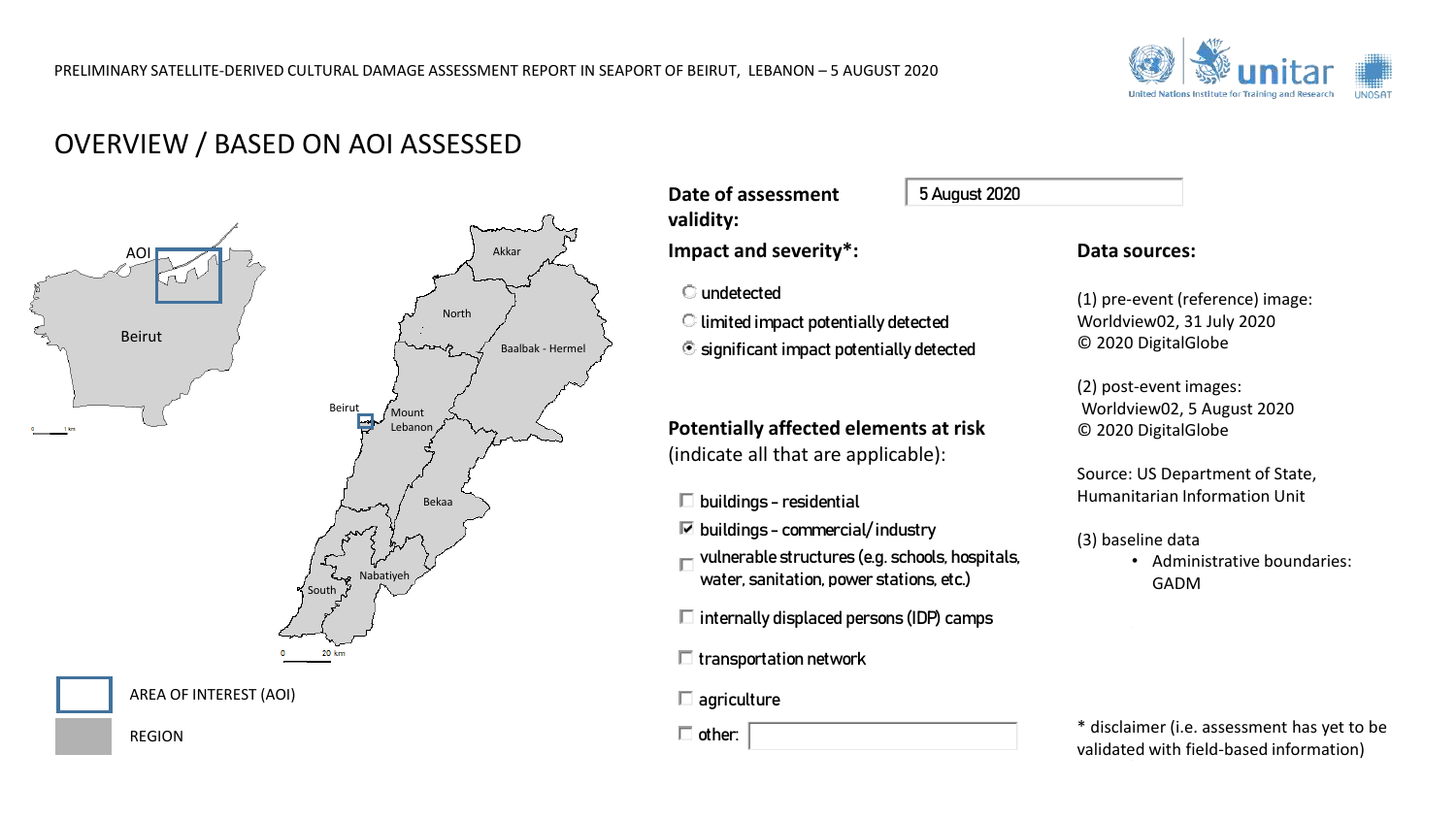# AOI BEIRUT CITY, BEIRUT DISTRICT, BEIRUT GOVERNORATE, LEBANON : VISIBLE DAMAGE

BEFORE AFTER

Beirut

AO